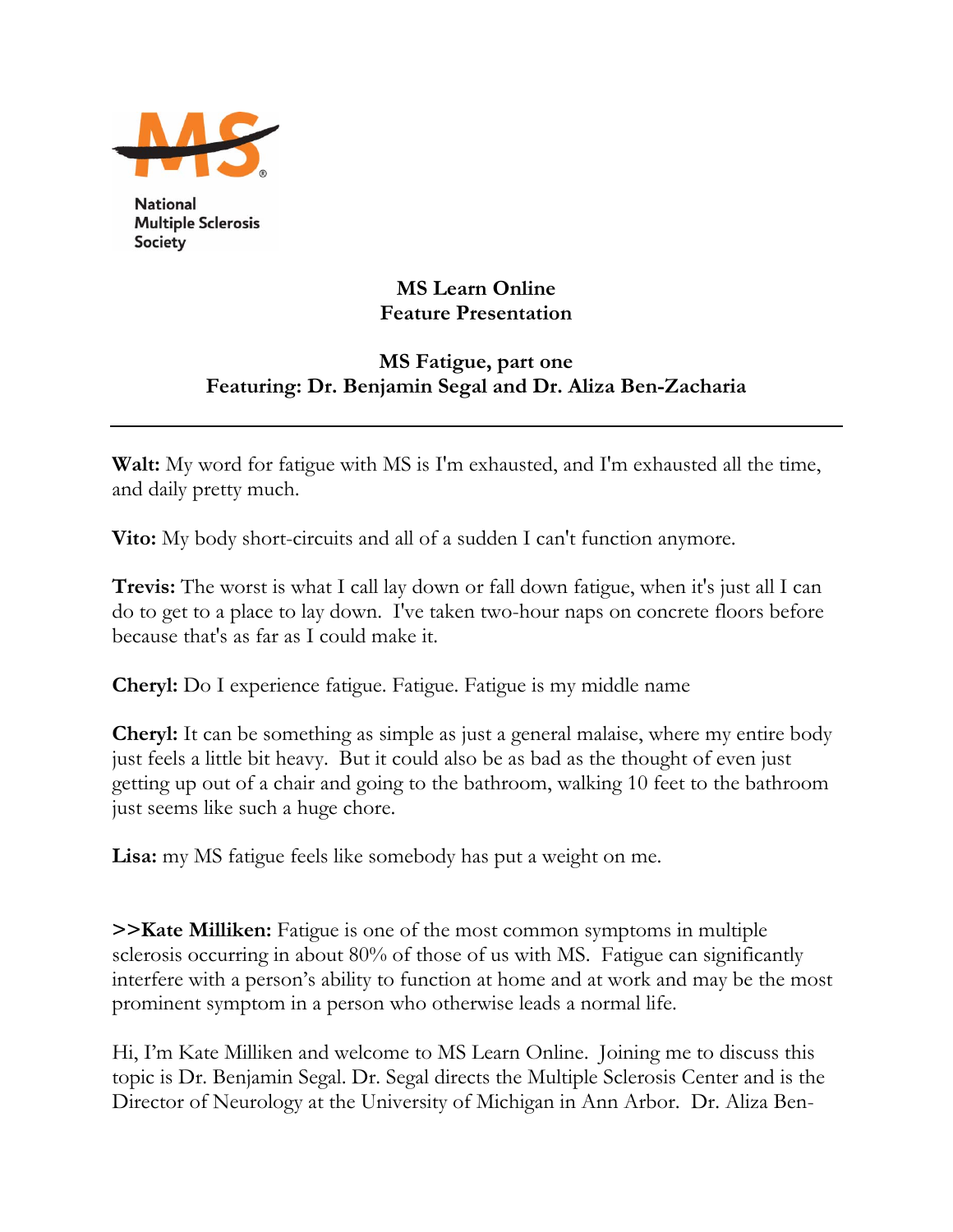Zacharia is a Nurse Practioner at the Corinne Goldsmith Dickinson Center for MS at the Mt. Sinai Medical Center in New York City. Welcome to MS Learn Online.

**>>Kate Milliken:** Dr. Segal, there are many types of fatigue associated with MS. Tell us what they are.

**>>Dr. Benjamin Segal:** Fatigue is actually the most common symptom in multiple sclerosis, and it could take on many different forms. For example, patients with multiple sclerosis may experience motor fatigue, meaning that after they use a muscle repetitively, they become weak in that muscle.

Patients with MS also experience what's called lassitude, a general sense of exhaustion and it could be quite profound, preventing them from even carrying out simple tasks. We don't know exactly what causes lassitude. It's actually not correlated with lesion burden as detected on MRI scan, but it is very disabling. Some people believe that certain factors produced by the inflammatory cells that cause damage in multiple sclerosis may cause lassitude, but that is really not proven.

So, fatigue can also be a symptom of depression, which many patients with multiple sclerosis suffer from. In summary, there are different types of fatigue, there are different causes of fatigue, and multiple sclerosis patients are subject to many of them.

## **>>Kate Milliken:** Nurse Practioner Ben-Zacharia?

**>>Aliza Ben-Zacharia:** I agree, there are many types of fatigue. The most common fatigue that you see in an MS patient is complete exhaustion. Different than being tired daily, and that is because the biochemical changes in the brain. There are definitely related lesions in the brain that cause the signal not to go through. And sometimes because of the lesion, for example, when you are doing an activity you generate more effort to doing an activity and then it causes fatigue. It is more like even a cycle, if you look at it in a sense.

But other fatigue that's related to MS can be not sleeping well, because maybe you're going too often to the bathroom, or because you are taking too many medications that sedate you and make you weak during the day, and fatigue, like benzodiazepine, anticonvulsant medications. So, there are many medications that you use that you can have side effects and have fatigue related to them.

**>>Kate Milliken:** Why is fatigue so common? Do you have an opinion on this Dr. Segal?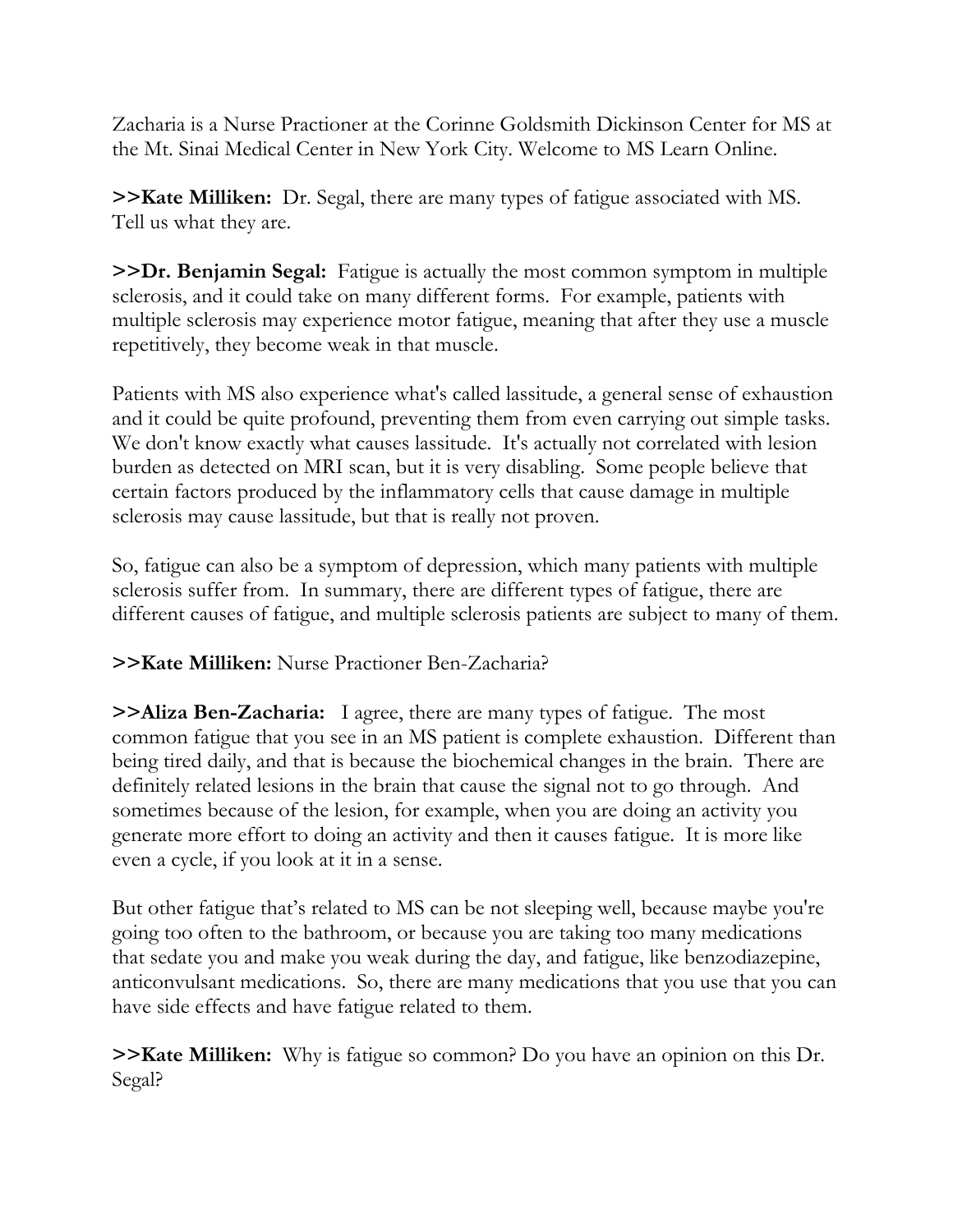**>>Dr. Benjamin Segal:** No one really knows why fatigue is common in multiple sclerosis. Some people have speculated that the inflammatory process that causes damage in multiple sclerosis leads to the release of certain chemicals that induce the fatigue. But we really do not know. It does not actually correlate with the degree of disability or the number of lesions someone has on their MRI scans, but it is a very profound and prevalent symptom of multiple sclerosis.

**Donna:** I have a lot of issues with fatigue with MS that includes depression, which is a very common condition, and just that bone deep tiredness that just -- I can't drag myself off the floor kind of tiredness that I get.

**Cermit:** I know one meeting I got called by my boss and his boss to go have a talk, and I said, "I can't make it up those stairs. We're going to have to do it down here in one of the other offices." They both understood and said fine and kicked out whoever owned that office and we sat there and had the talk there.

**Casey:** MS fatigue is very complicated sometimes. I have two small children, so raising them and trying to overcome the fatigue is often difficult, because I can't just stop and sleep when I want to.

Lisa: I've noticed my coordination goes, my mental abilities are fogged up.

**>>Kate Milliken:** Before treating fatigue, several factors need to be considered, so what are some of those considerations?

**>>Dr. Benjamin Segal:** Fatigue can be a direct consequence of multiple sclerosis itself, but it could also be caused by other conditions which may occur in the setting of multiple sclerosis. For example, patients who are depressed experience fatigue, and many patients with multiple sclerosis do experience depression at some point in their clinical course. So, depression needs to be addressed as a possibility.

In addition, other conditions, medical conditions, such as low thyroid hormone or anemia could cause fatigue, and those should not be disregarded in a patient with multiple sclerosis who complains of being tired.

Conditions such as sleep apnea, which cause fatigue in the general population, also occur in MS. That is disordered breathing that occurs when people are sleeping and can be addressed with certain interventions, such as a CPAP machine.

So, it's important to look at all these different causes, because they have different treatments than the fatigue -- than the treatments used for the fatigue associated with